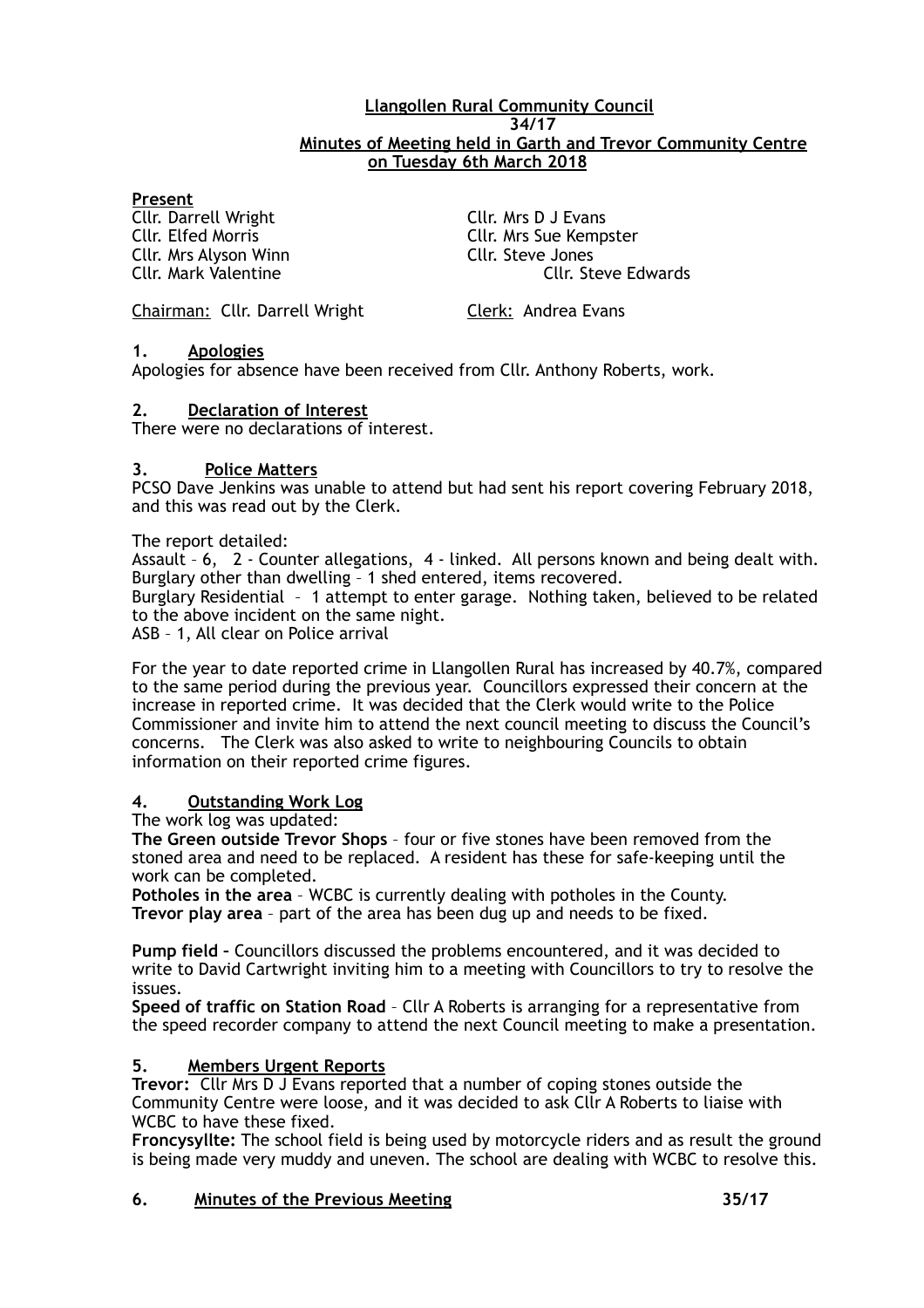The minutes of the previous meeting had been distributed and were accepted as a true record. The minutes were signed accordingly by the Chairman.

## **7. Matters Arising from the Minutes**

The new car park at the old Flexys Warehouse site was due to open on 1st April 2018 but has now been put back to 1<sup>st</sup> July 2018. WCBC has asked Mr Read for a 3 month extension on the current car park. Concern was expressed about the effect on the community of closing Read's car park once the new car park is open. It was decided to write to the Head of Housing and Economic Development at WCBC to complain about the car park closure and its effect on the community.

The Clerk has requested a quotation from D Lewis for his services for 2018 for up-keep of the Garth Cenotaph.

Cllr M Valentine contacted the Head of Dinas Bran, and the Head of the Dee Valley Foundation to ask if they could raise the concern that children are creating problems for pensioners by ringing doorbells and knocking doors.

### **8. Planning**

Demolition of garage and erection of new garage together with covered area to rear for recreational purposes

## **Lynwood Station Road Trevor Wrexham P/2018/0104 PENDING**

Parking and operation of 1 No. private hire vehicle **Erw Wen Station Road Trevor Wrexham P/2018/0128 PENDING** 

Construction of timber hostel providing 4 No. short term guest sleeping accommodation together with washroom/wc facilities

## **The Barn Function Room Trevor Villa Llangollen Road Trevor Llangollen P/2018/0091 PENDING**

Notification of proposed works to trees within Pontcysyllte Aqueduct Conservation Area (immediately in front of Bridge End Cottage) to include: removal of 5 no. trees (2 Cherry, 1 Hazel, 1 Dead Pine, 1 Birch). Further 5 no. trees of small stature, poor form and condition, due to inappropriate past management, to also be removed and the pruning back to main stems 2 no. elongated diagonal primary limbs from two retained trees (1 Birch and 1 Cherry)

**Bridge End Cottage, Pontcysyllte, Llangollen P/2018/0156 PENDING**

# **9. Correspondence**

### **WCBC**

Kingdom Monthly Report Jan 2018 Applications for the Youth Service Strategy Revenue Grant are still open

### **One Voice Wales**

Membership Renewal request Training courses March 2018 Innovative Practice Annual Awards Ceremony 29th March 2018

### **Planning Aid Wales**

Pre-application community consultation event 21st March 2018

# **Welsh Assembly**

Independent Remuneration Panel for Wales – payments to Councillors Engagement Event Invitation from Independent Review Panel **36/17**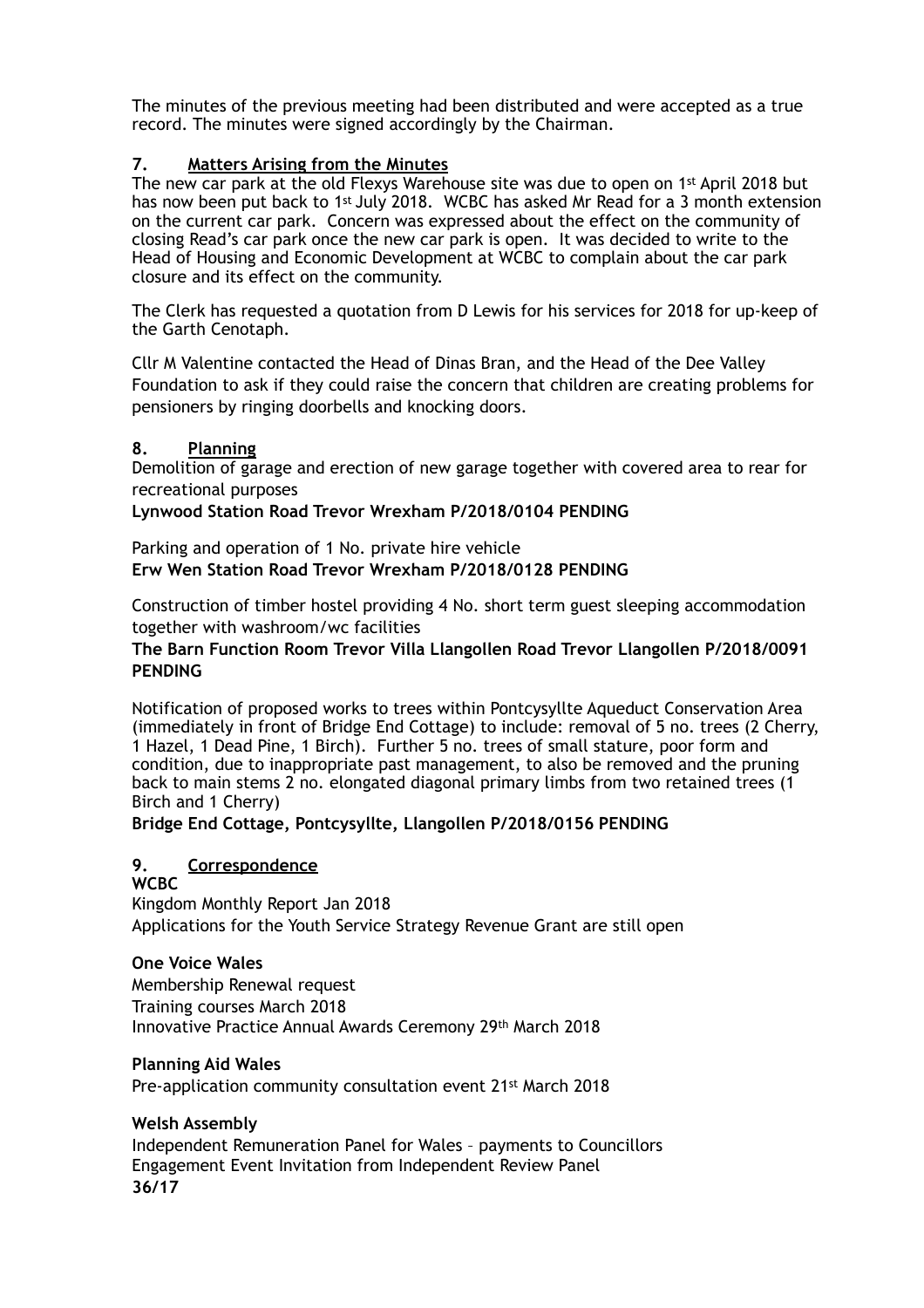Guidance for Principals Councils on the Review of Communities Welsh Government and One Voice Wales agreement to end burial and cremation fees for children Women's Suffrage Centenary Grant Scheme

2018/19: Funding to Support the Initial setting up of Joint Arrangements

### **Arcadis**

Pontcysyllte Aqueduct and Canal World Heritage Site Management Plan Workshop

### **AVOW**

Request to become a 'Friend of Wrexham Shop-mobility' and help financially or in kind.

## **Community Health Council**

Report on Improvements needed in the Provision of Non-emergency patient transport.

The correspondence was made available for perusal by Councillors, and hard copies or email copies will be provided on request.

### **10. Footpaths & Roadways**

It was reported that there was a fallen tree on the railway line path but this was being resolved.

Trees overhanging the street lighting on Llangollen Road, between the Barn and Tower Hill, were causing concern. Cllr A Roberts was dealing with this.

Cllr Mrs S Kempster informed Councillors that the Clinker path through the woods could be improved as part of the Natural Resources Wales programme, and Councillors supported this.

Cllr Mrs S Kempster informed Councillors that a Litter Pick with Wales Keep Tidy would be held on Saturday 14th April 2018 at 10am.

### **11. Projects 2017/2018**

Nothing to report

### **12. Community Agent**

The Community Agent met with Nigel Davies at AVOW for her induction, and the DBS check is being processed. She has met staff at Llangollen Health Centre and at Chirk Doctor's Surgery, visited Chirk Hospital Social Workers,and attended the monthly forum meeting with other Community Agents. She has also met with the Rhos Community Agent. When the DBS check is complete and WCBC have provided an identity card, the Community Agent will be able to meet with clients. She is on leave at the moment but will attend the next meeting on 3rd April 2018.

### **13. Meetings / Training**

The notes of the meeting of the Wrexham Town and Community Council Forum on 1st February 2018 have been circulated to Councillors. The next meeting is on Thursday 22<sup>nd</sup> March at 4.00pm.

### **14. Noddfa Cemetery Report**

The Clerk reported that the last risk assessment for the Cemetery was carried out on 24<sup>th</sup> April 2017 so this year's assessment will need to be scheduled soon.

As noted in Correspondence the Council has been informed of a 'Memorandum of Understanding' between the Welsh Government, the Welsh Local Government Association